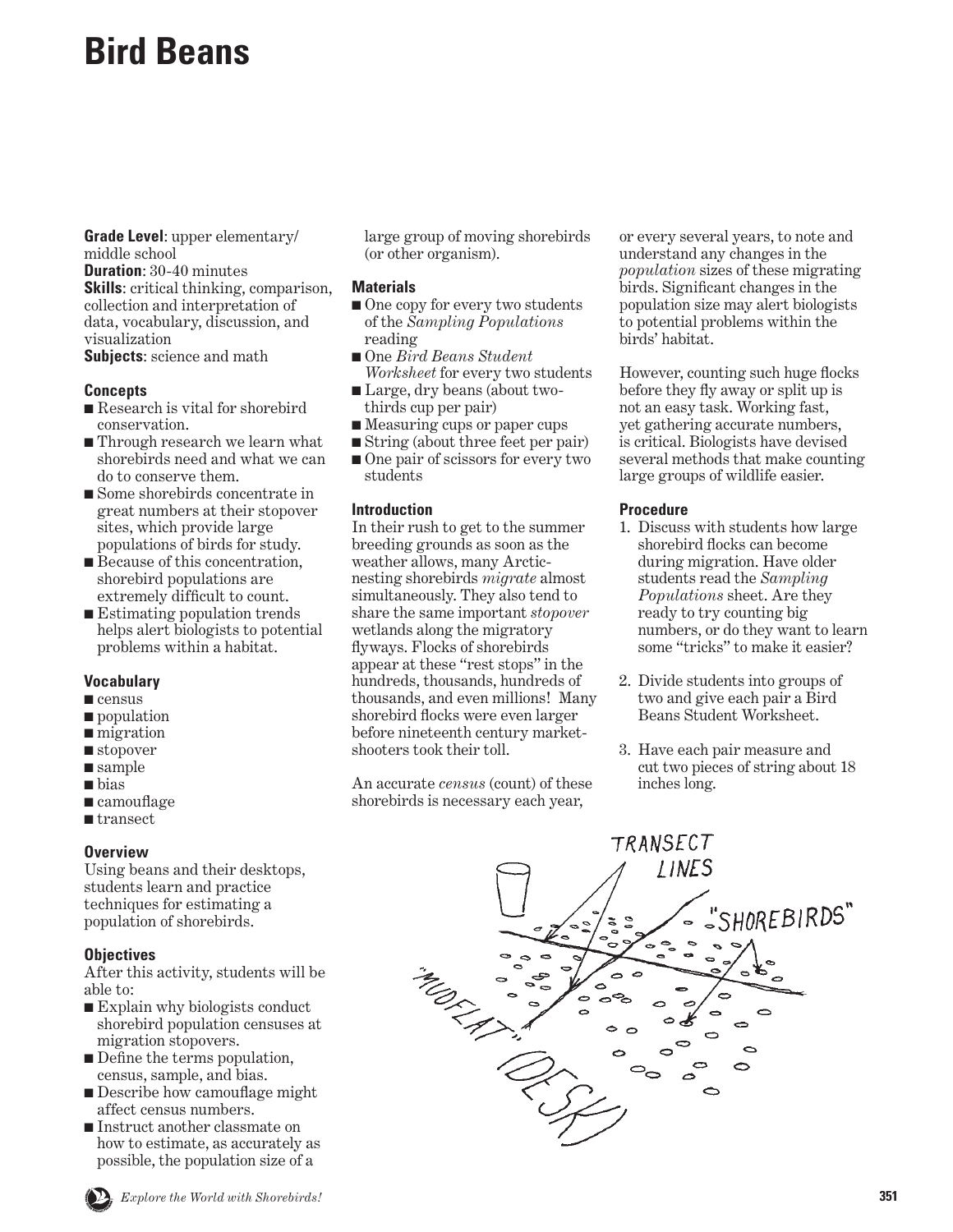- 4. Have each pair measure out twothirds cup of beans. Tell them that each cup holds a "population of shorebirds" to estimate. If enough measuring cups are not available, or students are younger, give them each a five ounce paper cup nearly full of beans.
- 5. Ask them to write down quickly their best guess of how many "birds" they have in their cups. Each member of the pair may have a different guess.
- 6. Now have each pair spread their "birds" out on their desk which now represents a mudflat. Direct them to spread the beans in a single layer on the desk (mudflat) as evenly as possible without counting them out.

 **Optional**: Set aside five beans. Concentrate on what five beans look like. Now try "dividing" the beans with your eyes into groups of five. Count those groups of five as best you can, either with or without using your fingers. In other words, count by fives. Do not worry about getting the exact number. Encourage students to race through this step. Repeat, using groups of ten instead of five.

- 7. Instruct them to divide their "birds" into two sections by laying the string across the center. Lay the other string at right angles to the first, dividing the beans into four sections of approximately equal areas.
- 8. Ask students to count all the "birds" in one square. Write down their answers on Line 3A and multiply this answer by four (the four quadrants).
- 10. Now have them count and record the number of "birds" in each of the other three squares. Follow

the directions on Line 4, add these four numbers together, and write down the result.

- 11. Look at the answers the students got. Compare and discuss the results as a class. Remind the students that when they look at a real flock of shorebirds, they will not be able to divide it with string or even fences. They will have to use their eyes to mentally divide either the flock (beans) or the beach (area of desk that encloses all beans) that the flock is on into equal groups of birds; then multiply to obtain the total.
	- Which was closer to the actual number — their guesses, the sum of the four counted areas, or the result of multiplying the birds found in one quarter of the area by four?
	- Who guessed high and who guessed low?
	- How can we determine how many bird beans the entire class has without counting any more beans? (Count the number of pairs of students,

and multiply that number by the number of beans your group has. This method works only if every pair has approximately the same number of beans, of course.)

- 12. After dividing the beans into four sections with two strings and multiplying, repeat the step using three strings to divide into six sections, and four strings to divide into eight sections.
- 13. For a more challenging and realistic experience, and to test for *bias*, use a mixture of three different kinds of beans (for example., kidney, pinto, and navy) as your "shorebird population." Also try counting them against different colored paper backgrounds that match either the light or dark colored beans. How does this make population sampling an even greater challenge?
- 14. Practice this counting procedure on a shorebird observation field trip. If such flocks are not seen, have them practice by counting trees in a park or people in a field.



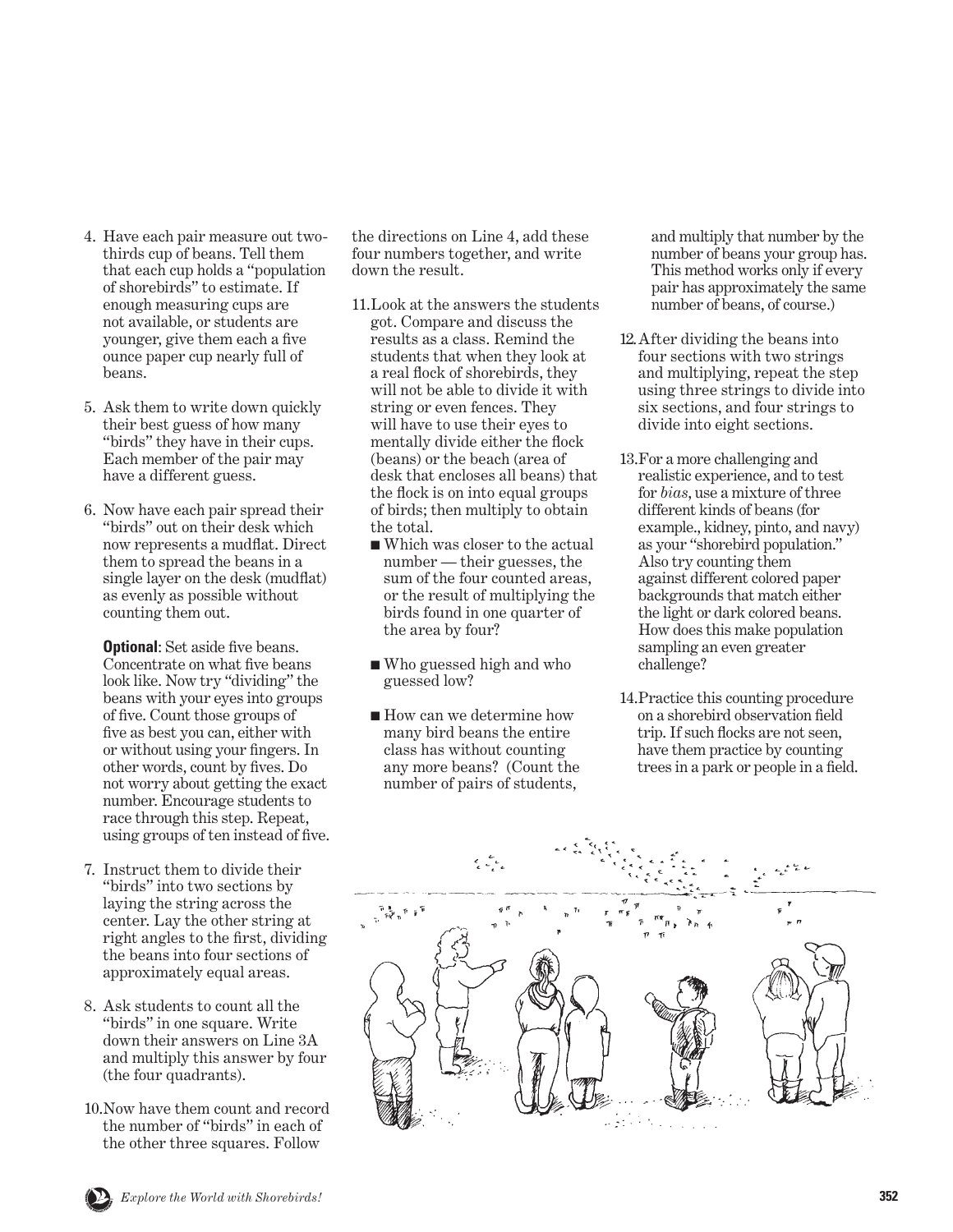#### **Additional Activities**

*Assemble and Use Transect Frames*  In fieldwork (conducted in the natural habitat of the organism), *transects* are a way of dividing habitat into small, representative *samples* of the entire area. A study of the sample is far less time-consuming, and perhaps less expensive, than a study of the entire area or population. If we assume that the sample is very similar to the rest of the area, then anything we learn from the sample helps us understand the total.

Ask students to construct transect frames ("windows") of approximately two inches using paper or cardboard squares.

Repeat the bird-bean counting activity, following these steps:

- 1. Measure the height and width of the spread beans.
- 2. Calculate how many two inch transects fit inside the spread of beans, or simply rotate the transect around the pile, counting how many times it fits.
- 3. Count how many beans are in one square.
- 4. Multiply the number from Step 2 by the bean count from Step 3.

Transects can also be used on field trips to examine the invertebrates on a beach or insects in the grass. Students can randomly toss their frames out three times and examine what is found within the sample. Compare the samples or average them together if they are all located in the same area.

*Advanced Study of the* 

*Population Census Technique* Taking a population census is another commonly used method in wildlife biology and management. Discuss with students — or invite a wildlife biologist to the classroom to discuss — the reasons why censuses are important.

What does a census tell us? (The number present in one place at one time.) What it does not tell us is the significance of the census number. For instance, a census does not tell us whether a population is healthy or not. We need some baseline data to compare it with. How is census information useful to humans? Often it is most useful when compared to other information, like the number present in other areas or the number present in the same place in a different season, a different year or under different weather conditions.

Your discussion

- may include terms like:
- change over time
- population trends (declines or growth over time)
- inter-year variability (differences between years)
- intra-year variability (differences within one year)
- baseline data (initial or historical information often presumed to be taken at a time of typical environmental conditions and useful for future comparison should there be a major or catastrophic event like El Niño or an oil spill)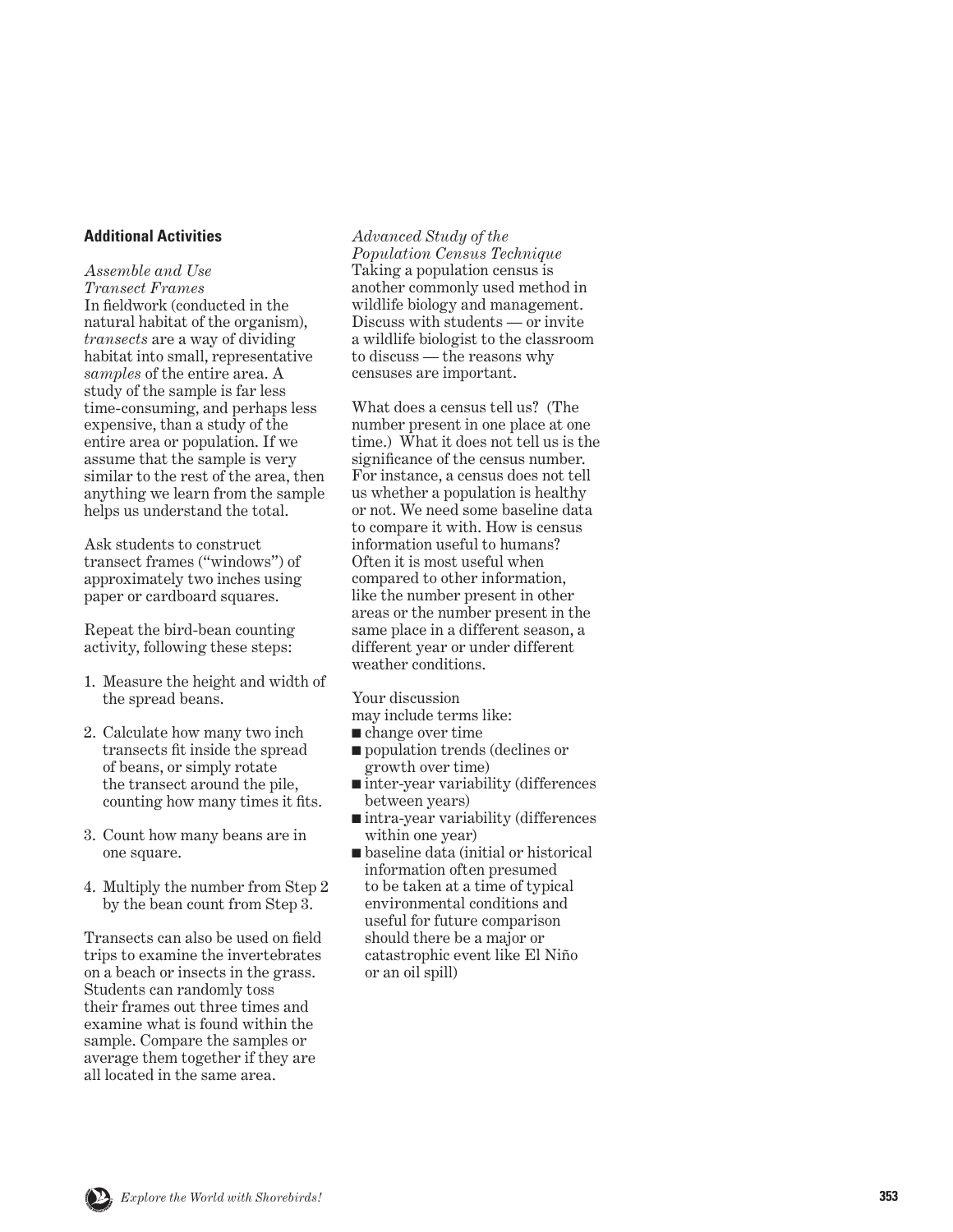## **Bird Beans Student Worksheet**

**Directions**: Pretend that the beans you spread on your desk are a flock of shorebirds. Follow your teacher's directions to try and "count the birds." Use this page to record your answers.

1. How many birds do you guess are in your cup?

| Name:___________________________________Guess:__________________________________                                    |  |  |
|---------------------------------------------------------------------------------------------------------------------|--|--|
| Name: Guess: Guess:                                                                                                 |  |  |
| 2. How many groups of five birds do you have? __________________________________                                    |  |  |
| 3. A. How many birds are in one (of the four) sections?                                                             |  |  |
| B. Multiply the above number by four:                                                                               |  |  |
| $x 4 =$ (Number in one section) $x 4 =$ (Number of total birds)                                                     |  |  |
|                                                                                                                     |  |  |
| 4. Count the number of birds in the other three sections and add them<br>together to get the total number of birds: |  |  |

 + + + = (Total number of birds)

5. Was your guess too high or too low?